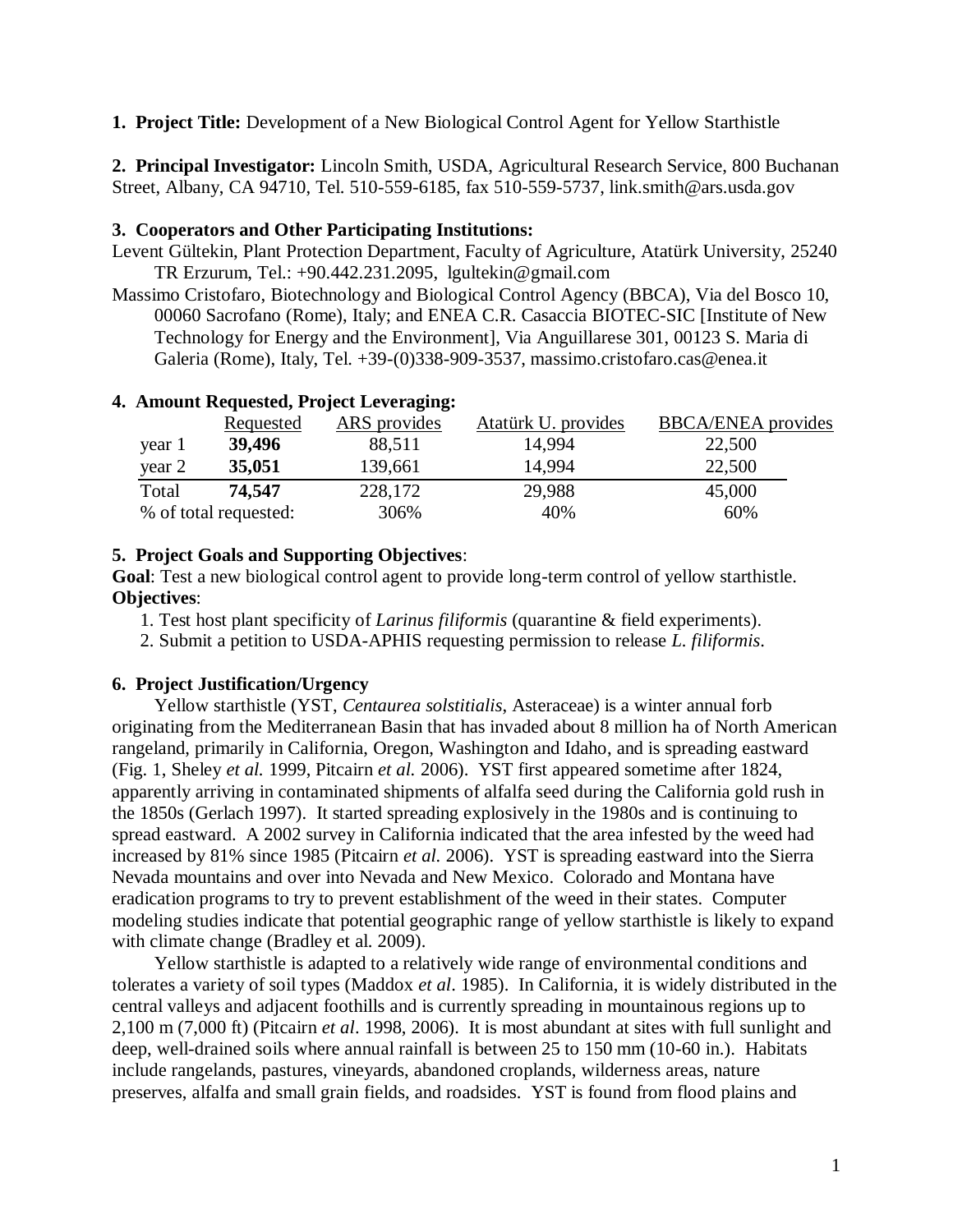riverbanks to grasslands, ridges, and mountain slopes. It is most competitive in habitats that have a cool wet season that allows the rosettes time to send their roots down deep, followed by a warm-to-hot summer with little or no moisture that allows the plant to mature and produce seed with little interspecific competition. YST is particularly successful in the Mediterranean/Pacificinfluenced climates of California, Oregon and Washington and the intermontane grasslands of Idaho (Pitcairn *et al.* 1998, Piper 2001, Prather *et al.* 2003).

Yellow starthistle can invade natural areas and displace native plants, including natural wildlife forage, and often becomes the dominant vegetation (DiTomaso *et al.* 2006a). The plant has long sharp spines on the flower heads that repel cattle and people, and it contains repin, which causes an incurable "chewing disease" in horses (Kingsbury 1964, Cordy 1978, Akba *et al.* 1995). Infestations reduce the use of recreational areas by the public (Eiswerth 2005). YST significantly depletes soil moisture reserves in annual grasslands in California (Dudley 2000, Enloe *et al.* 2004) and in perennial grasslands in Oregon (Borman et al 1992). Large YST populations transpire the equivalent of about 4 to 8 inches of rainfall for each three feet of soil depth (Gerlach *et al.* 1998). Native perennial species such as blue oak (*Quercus douglasii*) and purple needlegrass (*Nassella pulchra*) depend on summer soil moisture reserves for growth and survival. However, because YST uses deep soil moisture reserves, dense YST infestations cause these plants to experience drought conditions even in years with normal rainfall (Gerlach *et al.*  1998). Water consumption by YST is estimated to be worth \$16 to \$75 million per year in the Sacramento River watershed alone (Gerlach 2004). Direct economic impact of yellow starthistle on rangeland in California was estimated to range between \$40 million and \$1.4 billion, depending on the economic assumptions (Jetter *et al*., 2003).



Figure 1. Comparison of known distribution of yellow starthistle to USFS land, and rough indication of the predicted range of the seed head weevil, *L. filiformis*, if it is released, based on similarity of overall climate to locations where the weevil occurs in Turkey (CLIMEX, Match Climates function).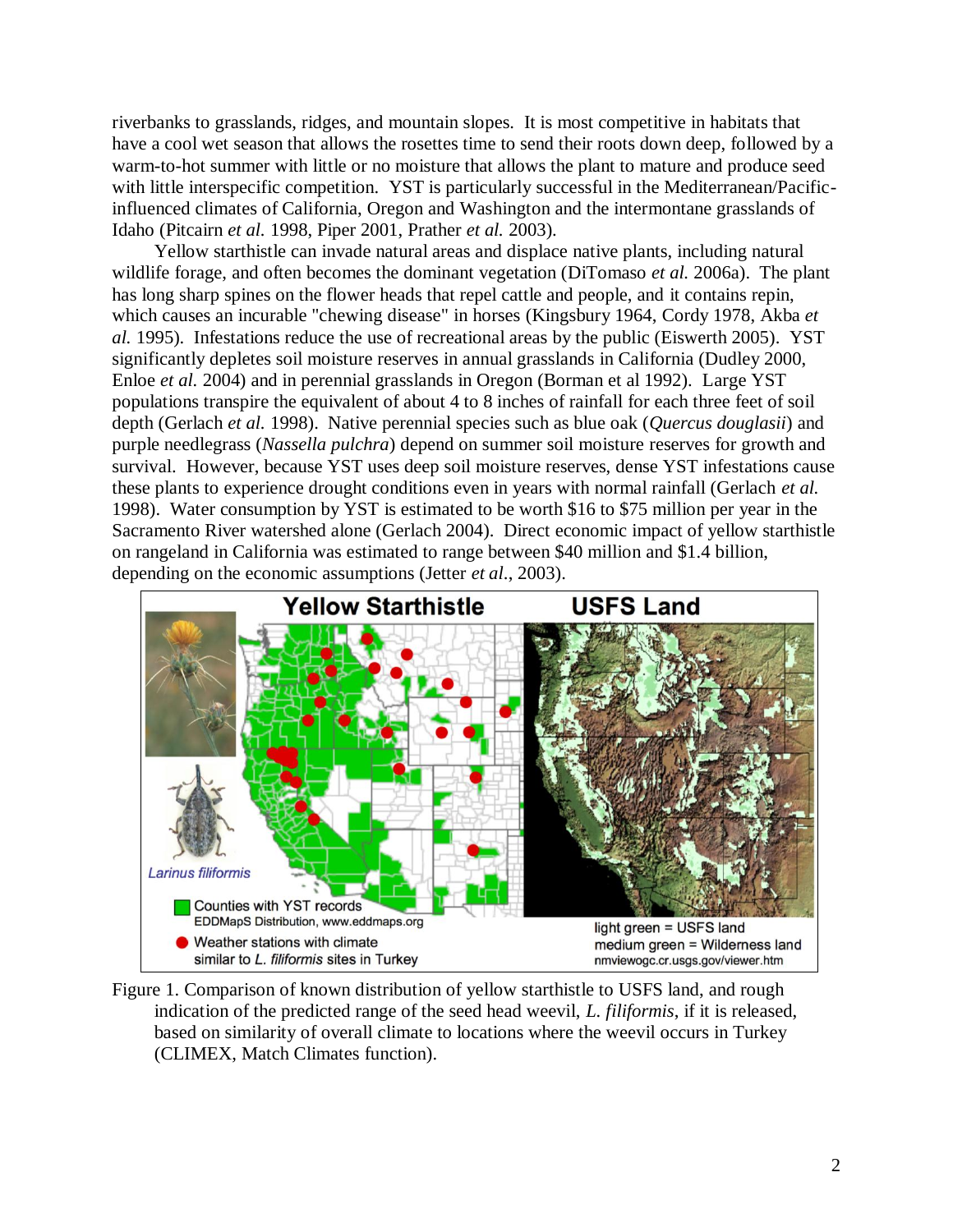Yellow starthistle plants can be killed by a number of herbicides, including aminopyralid, clopyralid and picloram (DiTomaso et al. 2006a). However, it is difficult to achieve lasting control because seeds in the soil can persit for several years (Joley et al. 2003). Herbicides are often not economical, and they may be prohibited in some habitats or jurisdictions. Mowing and controlled grazing by livestock can be effective when timed appropriately and repeated several times during a season (Thomsen *et al.* 1994, 1997, Benefield *et al.* 1999). Controlled burning can be effectively combined with follow-up herbicide treatments, but burning is difficult to plan and execute safely (DiTomaso et al. 2006b). Successful control by any of these strategies depends on persistent follow-up management for at least three years. Revegetation programs for yellow starthistle control are still experimental, expensive and require long time periods. Usually they employ planting native or introduced perennial grasses by seed drill, often integrated with other control methods such as herbicides (e.g., Callihan *et al.* 1986, Northam and Callihan 1988, Larson and McInnis 1989, Prather and Callihan 1991). Classical biological control, introducing species of insects or pathogens that attack only yellow starthistle, has the best prospect of economically reducing YST populations over large areas (Smith 2007a).

Research on biological control of YST began in the 1960s, ultimately resulting in the introduction of six insects that attack flower heads and one pathogen (Turner *et al.* 1995, Pitcairn et al. 2004, Woods et al. 2010). Of these, two insect species have become widespread and abundant: the hairy weevil, *Eustenopus villosus* (Coleoptera: Curculionidae), and the false peacock fly, *Chaetorellia succinea* (Diptera: Tephritidae) (Pitcairn *et al.* 2008). The latter species was an accidental introduction; however, subsequent testing indicated that it poses no significant risk to nontarget plants in this region (Balciunas and Villegas 2007). Insects infest about 63 to 88% of flower heads, which reduces seed production, and YST densities have decreased in much of Oregon and at some sites in California (E. Coombs, pers. comm., Pitcairn *et al.* 2002, 2005). However, some controlled field experiments failed to detect any significant reduction of the weed population caused by the seed head insects (Garren and Strauss 2009, R. Winston and M. Schwarzlaender unpubl. data). In any case, there is a generally perceived need to find additional agents to complement the established insects. Another introduced biological control agent, the rust pathogen, *Puccinia jaceae* var. *solstitialis*, has failed to persist at most release sites and usually has little impact on the weed (Fisher *et al.* 2007, Woods *et al.* 2010). Foreign exploration for new agents was expanded to Turkey, Bulgaria and southern Russia, resulting in discovery of additional prospective agents (Cristofaro *et al.* 2004a, Smith et al. 2005). The weevil, *Ceratapion basicorne*, from Turkey has been extensively tested, and a petition requesting permission for release was submitted to APHIS in 2006 (Smith *et al.* 2006, Smith 2007b). Although the Technical Advisory Group (TAG) unanimously recommended approval of *C. basicorne*, APHIS denied the permit, and this decision is currently being challenged. Several other agents have undergone preliminary testing: a flea beetle, *Psylliodes chalcomera*, (Cristofaro *et al.* 2004b, Smith unpubl. data); an eriophyid mite, *Aceria solstitialis*, (Monfreda *et al.* 2008, A. Stoeva et al. unpubl. data); a lace bug, *Tingis grisea* (Paolini *et al.* 2008); and a seed head weevil, *Larinus filiformis* (Smith *et al.* 2005, Gültekin *et al.* 2008a, b). Of these, only *L. filiformis* is likely to be sufficiently host-specific to meet current requirements for APHIS approval.

*Larinus filiformis* is is similar to the hairy weevil, *E. villosus*, which is considered to be one of the most effective agents in California (Pitcairn et al. 2002, 2008); however it is larger and occurs in a different region, in Turkey rather than in Greece, and at higher elevations than *E. villosus*. *Larinus filiformis* is very common in eastern Turkey, where it attacks about 75% of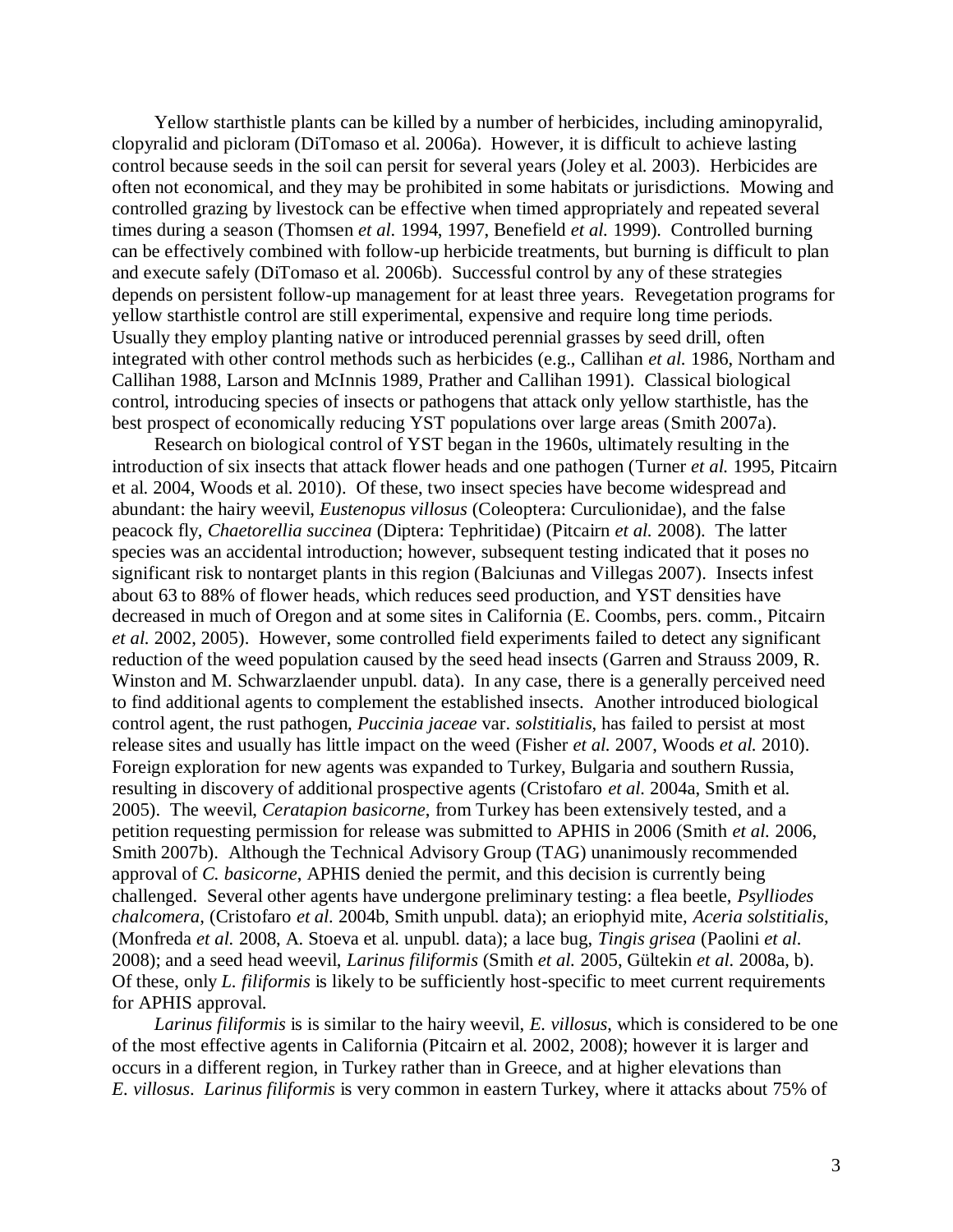YST flower heads (Gültekin *et al.* 2008b). Climate matching based on its known range in Eurasia suggests that *L. filiformis* will be well adapted to many areas where YST habitat occurs on USFS land (Fig. 1, Gültekin *et al.* 2008b). The adult is active June through July, and larvae complete development by October in Turkey. This enables adults to avoid winter predation by birds or mammals that may feed on flower heads. YST is the only known host plant in the field, and preliminary host specificity experiments are very promising (Gültekin *et al.* 2008b).

The project team is experienced working with *L. filiformis* in eastern Turkey and in conducting effective field host specificity experiments (Smith et al. 2006, 2009). A host plant test list has already been developed and previously has been used for *C. basicorne* (Smith 2007b). We are currently growing many of the test plants. An APHIS permit to work with this insect in the ARS quarantine facility in Albany, CA is already in hand.

#### **7. Approach**

#### **A. Test specificity of in quarantine greenhouse choice and no-choice experiments.**

We will determine the taxonomic range of plants that are susceptible to damage by *L. filiformis* following guidelines recommended by USDA-APHIS (1998). A list of 52 plant species to test has been developed based on phylogenetic relatedness to the target weed and other risk factors such as similar morphology or secondary chemistry and co-occurrence with the target weed (Smith 2007b). Seed to grow test plants will be obtained from our seed repository and from cooperators and commercial vendors. Plants will be grown for quarantine experiments using methods developed in our laboratory or by others experienced in growing these or similar plants. Some of these plants must grow for more than one year before flowering, but many of these are already being grown. Only plants with flower heads at a suitable developmental stage will be used in trials. Adult insects will be collected in eastern Turkey in May by L. Gültekin, hand carried by M. Cristofaro to Italy, and shipped under APHIS permit to the ARS quarantine facility in Albany, CA. Choice experiments will be conducted using a single gravid female inside screen cages (0.6 x 0.6 x 1.0 m), with 4 plants per cage (1 YST and 3 other nontarget species), inside the quarantine laboratory (*e.g.*, Balciunas and Villegas 2007). Each trial will last 2 to 3 days, and only trials in which oviposition occurs will be considered valid. In no-choice experiments, a gravid female will be enclosed on a plant inside a sleeve cage for 2 to 3 days. She will be held on YST for similar periods between each trial to confirm that she is still capable of feeding and ovipositing. In all experiments, data consist of number of adult feeding holes, number of eggs and area of plant tissue damaged. In cases where eggs hatch, plants will be maintained in the quarantine greenhouse and monitored to record larval survival, ultimate developmental stage attained, and amount of tissue damaged. We will perform at least four replicates of each nontarget plant species, and eight when there are signs of feeding damage or oviposition. Voucher specimens of adult insects will be deposited at the ARS laboratory in Albany CA, California Dept. of Food and Agriculture in Sacramento, and ARS Systematic Entomology Laboratory in Washington, D.C. Progeny from the experiments will be maintained in incubators to simulate winter conditions to enable breaking diapause to permit their use on plants that flower outside of the normal June - July oviposition period. We expect to complete testing all plants within two years.

#### **B. Field test of specificity in eastern Turkey**

We will test susceptibility of eight nontarget plant species in field experiments during two years in eastern Turkey (artichoke, safflower-oleic, safflower-linoleic, *Plectocephalus*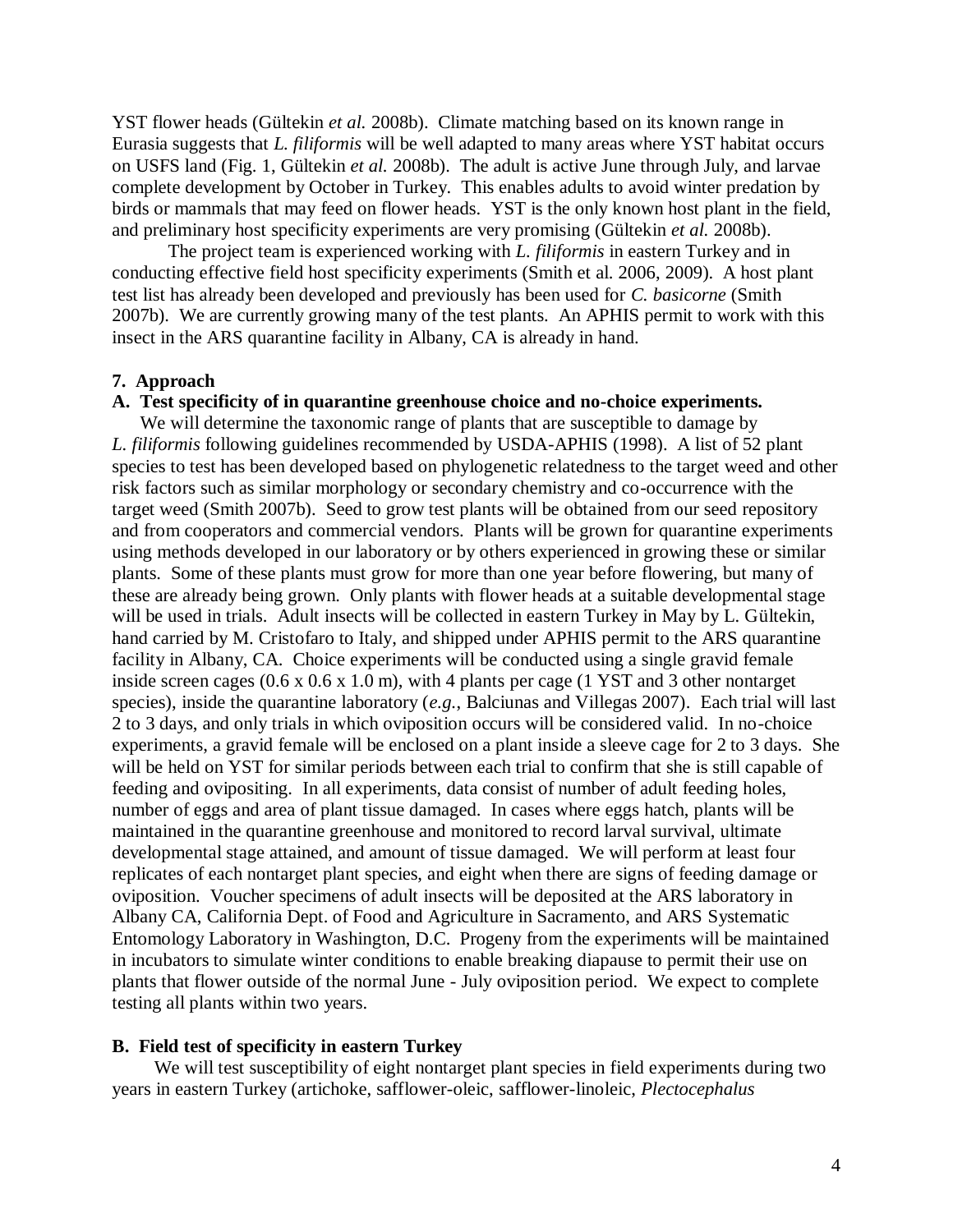*americana*, *Centaurea cyanus*, *Cirsium brevistylum*, *Cirsium occidentale*, *Onopordum acanthium*, *Saussurea salsa*, and YST as positive control). Because of confinement and artificial conditions during greenhouse experiments, it is likely that some nontarget plants may be damaged that would not normally be damaged in the field (Marohasy 1998). The best way to get more realistic results is to conduct field experiments (Clement and Cristofaro 1995, Briese 1999). The nontarget plant species of greatest concern are those most closely related to YST, especially threatened and endangered species, and those of economic importance. There are no native North American species within the genus *Centaurea* (Keil and Ochsmann 2006). The closest native relatives are *Plectocephalus americana* and *P. rothrockii*, and *Saussurea* spp. Safflower and artichoke are the most closely related agronomic crops. Bachelor's button (*C. cyanus*) is both an ornamental and an invasive alien weed, and has been an issue in recent APHIS decisions. We will test representatives of all these groups in a fenced field garden experiment conducted at Atatürk University in Erzurum, Turkey. Plants will be grown in large flower pots that will be set in the ground during the course of the experiment. This will allow us to start biennial species early enough the preceding summer or fall to enable them to flower for the experiment. Annual plants will be started in the greenhouse in late winter (YST) and spring (safflower, bachelor's button). Plants will be placed out in a cultivated garden after the risk of frost, plastic mulch will be used to control weeds, and drip irrigation will provide water as needed. Twenty replicates of each plant type will be planted in a pseudo Latin Square design, with 1-m spacing (total: 10 x 20 = 200 plants). At least 100 adult *L. filiformis* will be collected from the field and released in the garden in late May. Each week the presence of *L. filiformis* adults and developmental stage of plants will be monitored in the garden. If the adult *L. filiformis* population appears to decline, additional adults will be collected and released. Senescing flower heads will be harvested to prevent escape of seed and will be held in individual paper cups to rear out adults. All flower heads will be dissected in the fall. Data will consist of number of adult feeding or oviposition holes, number of larvae, area damaged, and number of viable seeds per flower head, and proportion of flower heads damaged. Phenology of flowering of each plant species will also be reported. Although statistical analyses, such as ANOVA, can be done on such data, the main objective is to accurately measure the frequency of attack (proportion infested with binomial estimate of standard error) and level of damage (mean and SE) (*e.g.*, Smith *et al.* 2006). This experiment will be conducted two years, but with possible addition of plant species that are found to be susceptible to damage in the quarantine choice and no-choice experiments. Eurasian species will be substituted for native N. American plant species if permit restrictions prevent us from sending them to Turkey. Frequent monitoring of plants will prevent the escape of seed, and all plants will be destroyed at the end of the experiment.

#### **8. Expected Products and Outcomes**

This research will result in sufficient data to submit a permit application ("petition") to USDA-APHIS Technical Advisory Group (TAG) for *Larinus filiformis*. This starts the regulatory process to obtain a release permit. After a permit is issued, ARS will provide insects to cooperators, such as USFS, CDFA, Oregon Dept. of Agriculture, U. Idaho, Washington State University, and Nez Pierce Tribe, to release, multiply and redistribute. Establishing this agent should increase overall attack rates on YST, especially in habitats with cold winters. Because this insect is larger than the other species, it consumes more seed, so the per-individual impact will be greater. Effective biological control will reduce the rate of spread of YST and should gradually reduce the density of plants in established infestations.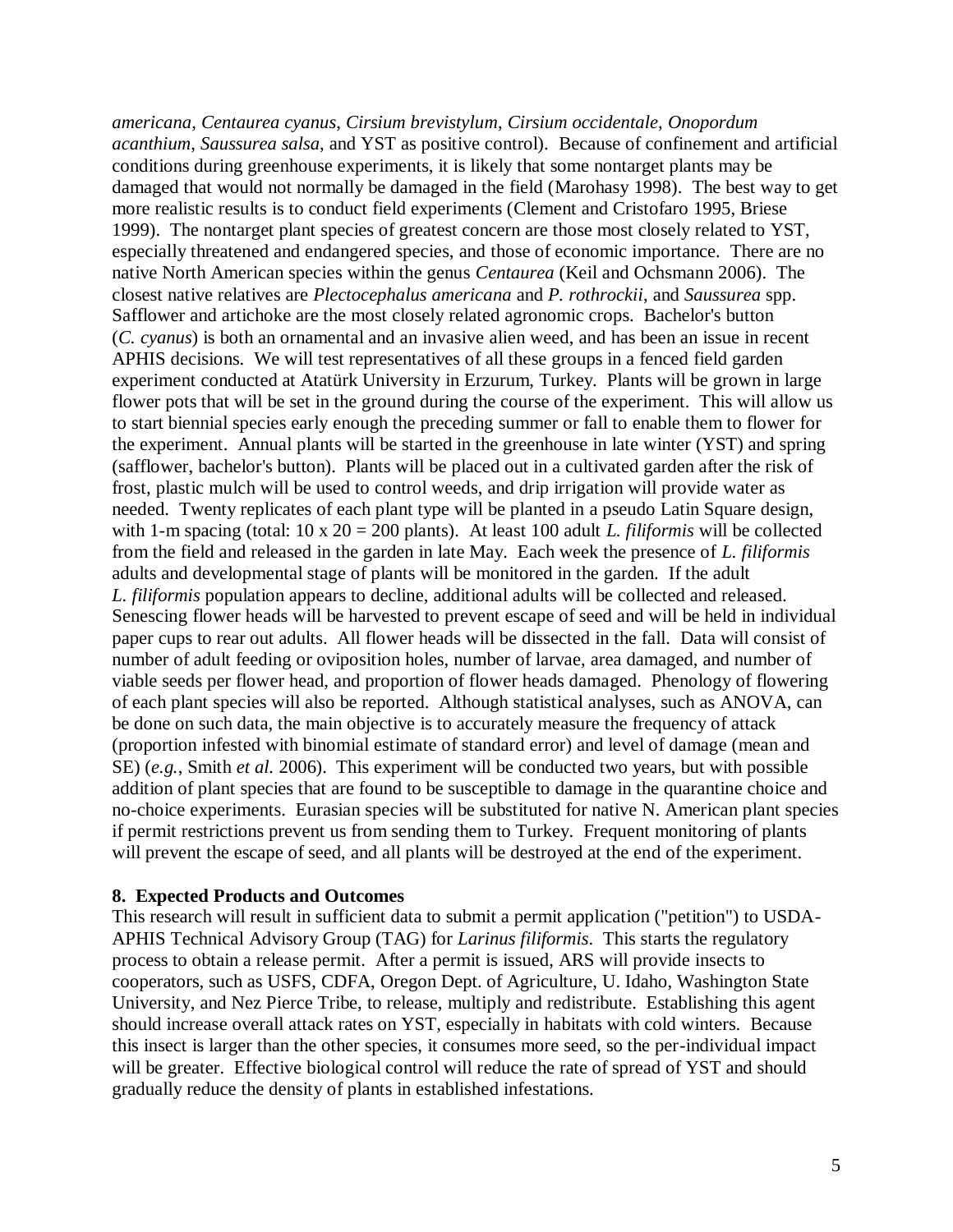#### **Curriculum Vitae**

**Lincoln Smith**, Research Entomologist, USDA Agricultural Research Service, Exotic and Invasive Weeds Research Unit, Albany, CA

Dr. Smith received a B.A. in Ecology from Amherst College (1975) and M.Sc. (1994) and Ph.D. (1998) degrees in Entomology, with specialization in biological control, from Cornell University. His research involved studying the ecological niche associations and dispersal behavior of parasitoids of house flies and stable flies at dairy farms. He conducted research for four years with the USDA-ARS in Savannah, Georgia on biological control of insects in stored corn. This work involved collecting temperature dependent life history data and developing computer simulation models of parasitoid-host population dynamics. He worked four years at the International Center for Tropical Agriculture (CIAT), in Cali, Colombia on an international project to find and evaluate natural enemies (mites and pathogens) of the cassava green mite. Predatory mites sent to Africa succeeded in bringing the pest under control over a large region.

In 1998, Dr. Smith returned to the U.S. to work on biological control of weeds at the USDA-ARS in Sidney, Montana. He evaluated the impact of previously introduced biological control agents on spotted and diffuse knapweeds.

In 2000, Dr. Smith took a new position at USDA-ARS, in Albany, California to conduct research on the discovery, evaluation and introduction of new arthropod agents for biological control of yellow starthistle and Russian thistle (tumbleweed). He has submitted petitions for the release of a gall mite on Russian thistle and a root weevil on yellow starthistle. He has had collaborative projects with scientists in France, Italy, Greece, Russia, Turkey and Uzbekistan.

He has written over 100 scientific publications, and has given over 130 scientific presentations, including 30 invited talks.

#### **Some Recent Publications:**

- Smith, L., M. Cristofaro, E. de Lillo, R. Monfreda and A. Paolini. 2009. Field assessment of host plant specificity and potential effectiveness of a prospective biological control agent, *Aceria salsolae*, of Russian thistle, *Salsola tragus*. Biological Control 48: 237-243.
- Fisher, A.J., D.M. Woods, L. Smith, W.L. Bruckart. 2007. Developing an optimal release strategy for the rust fungus *Puccinia jaceae* var. *solstitialis* for biological control of *Centaurea solstitialis* (yellow starthistle). Biological Control 42(2): 161-171.
- Smith, L. 2007. Physiological host range of *Ceratapion basicorne*, a prospective biological control agent of *Centaurea solstitialis* (Asteraceae). Biological Control 41: 120-133.
- Smith, L. and A. E. Drew. 2006. Fecundity, development and behavior of *Ceratapion basicorne* (Coleoptera: Apionidae), a prospective biological control agent of yellow starthistle. Environ. Entomol. 35(5): 1366-1371.
- Smith, L., R. Hayat, M. Cristofaro, C. Tronci, G. Tozlu and F. Lecce. 2006. Assessment of risk of attack to safflower by *Ceratapion basicorne* (Coleoptera: Apionidae), a prospective biological control agent of *Centaurea solstitialis* (Asteraceae). Biological Control 36(3): 337-344.
- Smith, L. and M. Mayer. 2005. Field cage assessment of interference among insects attacking seed heads of spotted and diffuse knapweed. Biocontrol Science and Technology 15(5): 427-442.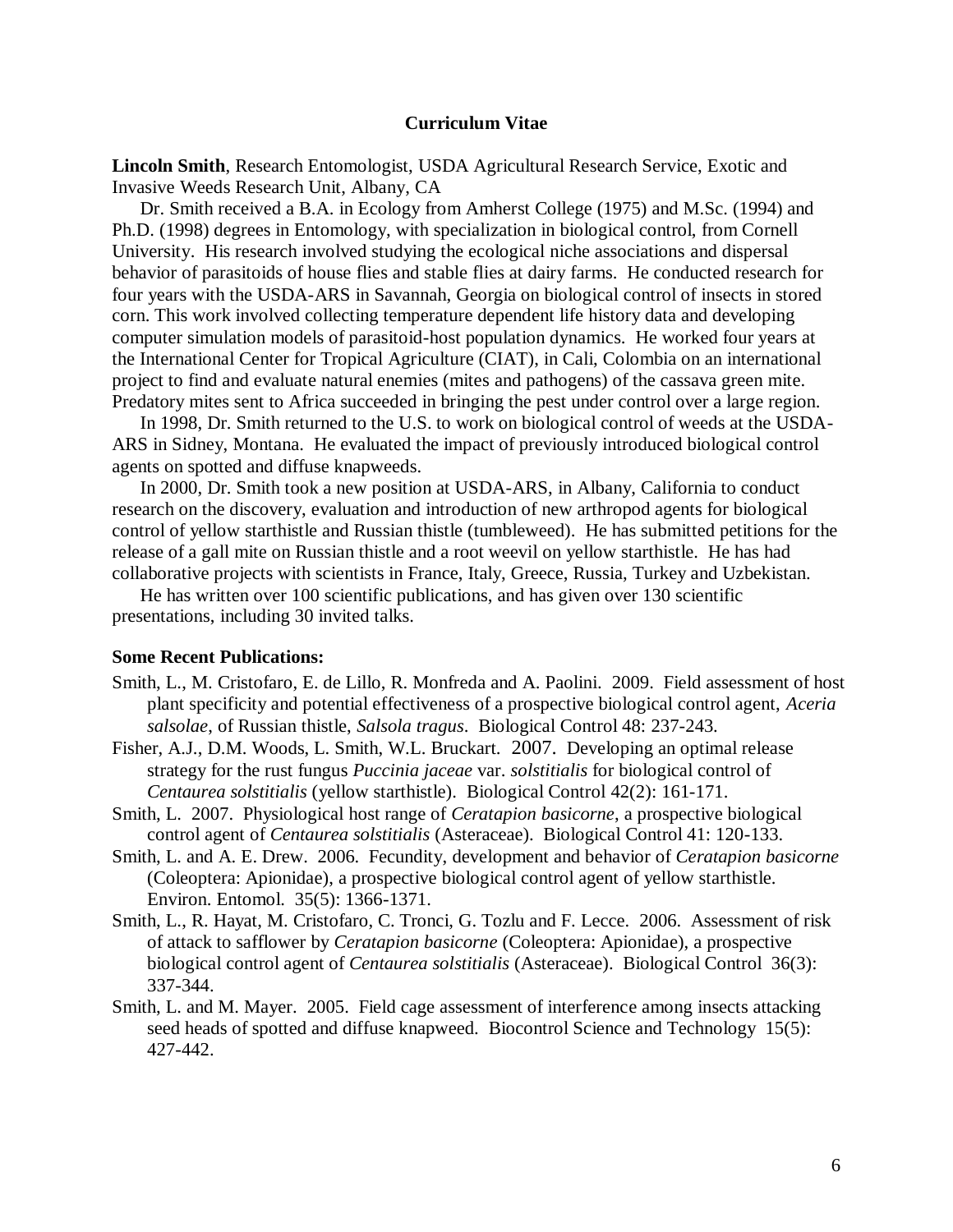**Levent Gültekin**, Associate Professor, Plant Protection Department, Faculty of Agriculture,

Atatürk University, Erzurum, Turkey Dr. Gültekin has been working on weevil (Curculionoidea) biodiversity in Anatolia since 1997, with special emphasis on the taxonomy, systematics and ecology of certain subgroups (Lixinae, Ceutorhynchinae and Baridinae); for some groups (tribe Lixini) he has expanded his work to the entire Palaearctic Region. He is a leading taxonomic expert on inflorescence inhabiting Lixini (*e.g.*, genera *Bangasternus*, *Rhinocyllus*, *Larinus*, *Lachnaeus*, *Eustenopus*). His work includes a combination of taxonomy, systematics and ecological characterization of species, and rearing of adults from larvae in host plants for confirmation of host plant linkage. He has successfully completed two nationally- and nine internationally-funded research projects mostly related to weevils and their ecology, taxonomy and systematics, and potential as biological control agents for weeds. In this context, he has published 46 scientific papers on weevils. Thirty of these were peer reviewed, and 16 of them were published in SCI journals. He has conducted studies at several natural history museums and research institutes across Europe, and has carried out collaborative research with several biological control scientists from BBCA-Italy, CABI-Switzerland, and USDA-ARS.

# **EDUCATION & PROFESSIONAL EMPLOYMENT**

Since 2009: Associate Professor, Plant Protection Department, Atatürk University. 2002–2009: Assistant Professor, Plant Protection Department, Atatürk University. 2001: Ph.D. Institute of Natural and Applied Sciences (Entomology), Atatürk University. 1994–2001: Research Assistant: Plant Protection Department, Atatürk University. 1993–1996: Master´s: Institute of Natural and Applied Sciences (Entomology), Atatürk University.

# **Some Recent Publications:**

- Gültekin, L. M. Cristofaro, C. Tronci, and L. Smith. 2008. Natural history studies for the preliminary evaluation of *Larinus filiformis* (Coleoptera: Curculionidae) as a prospective biological control agent of yellow starthistle. Environ. Entomol. 37(5): 1185-1199.
- Gültekin, L., R. Borovec, M. Cristofaro, L. Smith. 2008. Broad-nosed weevils feeding on *Centaurea solstitialis* L. in Turkey, with a description of the new species *Araxia cristofaroi* sp. n. (Coleoptera: Curculionidae: Entiminae). Annals of the Entomological Society of America 101(1): 7-12.
- Gültekin, L., Cristofaro, M., Tronci, C. and Smith, L. 2008. Bionomics and seasonal occurrence of *Larinus filiformis* Petri, 1907 (Coleoptera: Curculionidae), potential biological control agent for *Centaurea solstitialis* L. in eastern Turkey. In Julien, M.H., Sforza, R., Bon, M.C., Evans, H.C., Hatcher, P.E., Hinz, H.L. & Rector, B.G. (eds.), Proceedings of the XII International Symposium on Biological Control of Weeds, April 22-27, 2007, Montpellier, France. CAB International, Wallingford, UK. pp. 150-153.
- Gültekin, L. 2008. Taxonomic review of the stem-inhabiting trehala-constructing *Larinus* Dejean, 1821 (Coleoptera: Curculionidae): New species, systematics and ecology. *Zootaxa* 1714: 1-18.
- Gültekin, L. 2007. Oviposition niches and behavior of the genus *Lixus* Fabricius (Coleoptera: Curculionidae, Lixinae). *Entomologica Fennica*, 18: 74-81.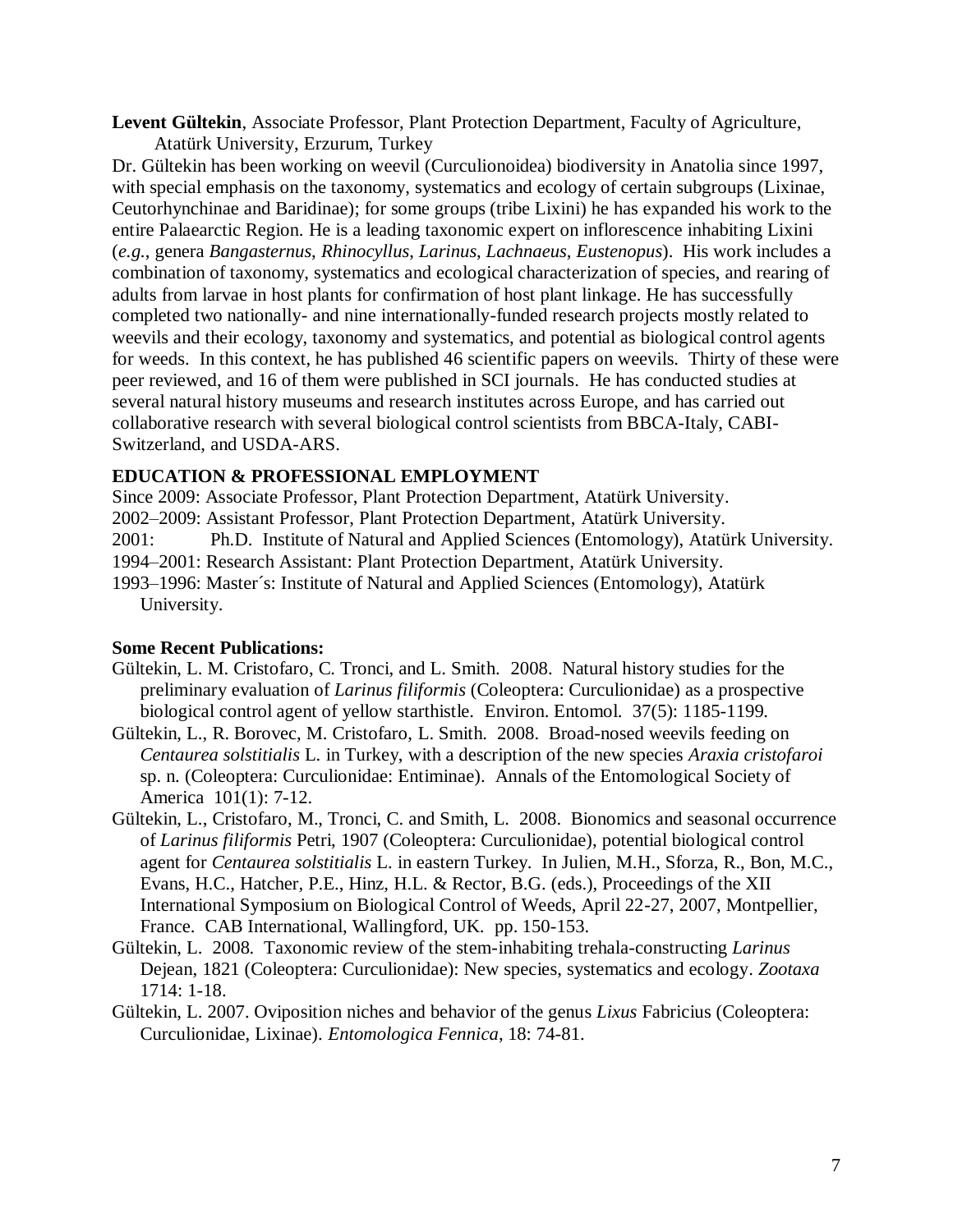**Massimo Cristofaro**, Senior Scientist, ENEA C.R. Casaccia BIOTEC-SIC, [Institute of New Technology for Energy and the Environment], S. Maria di Galeria (Rome), Italy

## **EDUCATION**

B.S. University of Rome "La Sapienza", Dec. 1980, mark 110/110, with a thesis in applied botany concerning the number genes for ribosomal RNA of *Scilla peruviana* L. (Liliaceae).

### **PROFESSIONAL EMPLOYMENT**

- 1992 present Senior Research Scientist. ENEA C.R. Casaccia (National Agency for Energy and Environment), Rome, Italy. I have supervised 6 Master and 2 Ph.D. graduate students.
- 2000 present Founder and President. Biotechnology and Biological Control Association onlus, Rome, Italy. BBCA conducts foreign exploration and evaluation of prospective biological control agents of weeds. It currently collaborates with ENEA, USDA-ARS, Russian Academy of Sciences in St. Petersburg; Atatürk University in Erzurum, Turkey; and the Agriculture University of Nitra, Slovakia.
- 1987 1991 Research Entomologist USDA-ARS Biological Control of Weeds Laboratory, Rome, Italy. Working on biological control of leafy spurge.
- 1982 1987 Biological Assistant. USDA-ARS Biological Control of Weeds Laboratory, Rome, Italy. Working on biological control of field bindweed, yellow starthistle, leafy spurge, curly dock and bedstraw.
- 1981 1982 Teacher. Natural Sciences at the Agricultural High School, Europa Unita of Grottaferrata in Rome, Italy.

### **Some Recent Publications:**

- Antonini G., Coletti G., Serrani L., Tronci C., Cristofaro M. & Smith L. 2009. Using molecular genetics to identify immature specimens of the weevil *Ceratapion basicorne* (Coleoptera, Apionidae). Biological Control 51: 152–157.
- Smith, L., M. Cristofaro, E. de Lillo, R. Monfreda and A. Paolini. 2009. Field assessment of host plant specificity and potential effectiveness of a prospective biological control agent, *Aceria salsolae*, of Russian thistle, *Salsola tragus*. Biological Control 48: 237-243.
- Paolini, A., Tronci, C., Lecce, F., Hayat, R., Di Cristina, F., Cristofaro, M. and Smith, L. 2008. A lace bug as biological control agent of yellow starthistle, *Centaurea solstitialis* L. (Asteraceae): an unusual choice. In Proc. XII Int. Symp. on Biological Control of Weeds. CAB International Wallingford, UK. April 22-27, 2007, Montpellier, France. pp. 189-194.
- Smith, L., M. Cristofaro, C. Tronci, R. Hayat. 2008. Refining methods to improve pre-release risk assessment of prospective agents: the case of *Ceratapion basicorne*. In Proc. XII Int. Symp. on Biological Control of Weeds. CAB International Wallingford, UK. pp. 321-327.
- Tronci, C., Paolini, A., Lecce, F., Di Cristina, F., Cristofaro, M., Reznik S. and Smith, L. 2008. Impact of larval and adult feeding of *Psylliodes chalcomera* (Coleoptera: Chrysomelidae), on *Centaurea solstitialis* (yellow starthistle). In Proc. XII Int. Symp. on Biological Control of Weeds. CAB International Wallingford, UK. pp. 333-339.
- Cristofaro, M., Hayat R., Gültekin L., Tozlu G., Tronci C., Lecce F., Paolini A., Smith L. (2006). Arthropod communities associated with *Centaurea solstitialis* L. in Central and Eastern Anatolia. VIII European Congress of Entomology, 17-22 Sept. 2006, Izmir, Turkey p. 148.
- Smith, L., R. Hayat, M. Cristofaro, C. Tronci, G. Tozlu and F. Lecce. 2006. Assessment of risk of attack to safflower by *Ceratapion basicorne* (Coleoptera: Apionidae), a prospective biological control agent of *Centaurea solstitialis* (Asteraceae). Biol. Control 36: 337-344.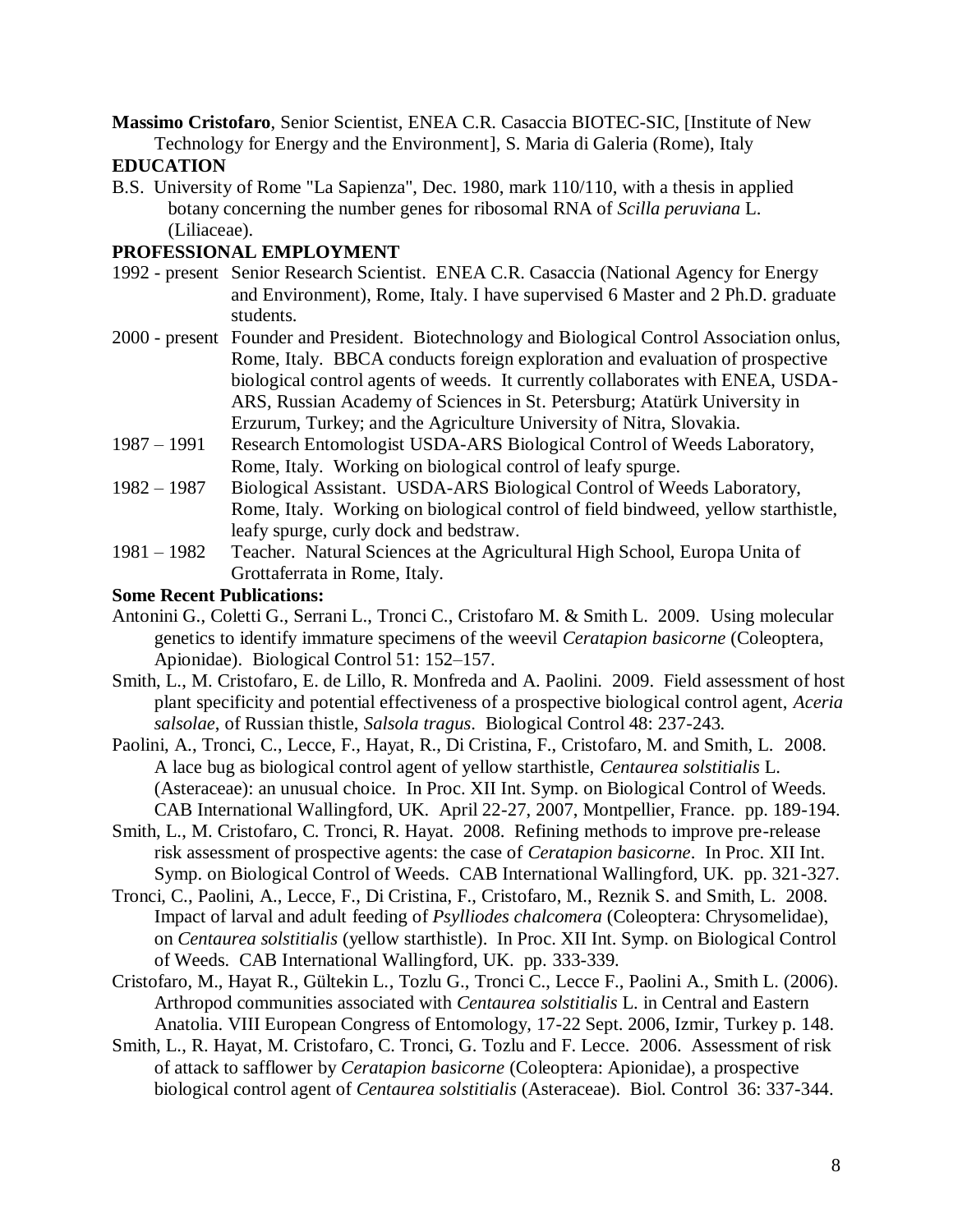# **Budget**

|                                     | Requested    |          |                |                   | Contributed    |                |                |                | Requested        |        | Contributed |
|-------------------------------------|--------------|----------|----------------|-------------------|----------------|----------------|----------------|----------------|------------------|--------|-------------|
|                                     | mo.          | Year 1   | mo.            | Year <sub>2</sub> | mo.            | Year 1         | mo.            | Year 2         | mo.              | Total  | Total       |
| <b>Salary</b>                       |              |          |                |                   |                |                |                |                |                  |        |             |
| Scientist ARS - L. Smith (PI) [1]   |              | $\Omega$ |                | $\boldsymbol{0}$  | $\overline{2}$ | 22,893         | 3              | 34,340         | $\overline{0}$   | 0      | 57,233      |
| Scientist ENEA - M. Cristofaro [2]  |              | 0        |                | $\Omega$          |                | 12,250         | $\mathbf{1}$   | 12,250         | $\overline{0}$   | 0      | 24,500      |
| Scientist Atatürk - L. Gultekin [3] |              | 0        |                |                   | 3              | 8,586          | 3              | 8,586          | $\boldsymbol{0}$ | 0      | 17,172      |
| Technician - ARS [4]                | 2            | 7,654    | $\overline{2}$ | 7,654             | 10             | 38,269         | 10             | 76,538         | 4                | 15,308 | 114,808     |
| Technician - BBCA [5]               | $\mathbf{1}$ | 3,500    | $\mathbf{1}$   | 3,500             | 1              | 3,500          | 1              | 3,500          | 2                | 7,000  | 7,000       |
| Technician - Ataturk Univ. [6]      | 3            | 4,548    | 3              | 4,548             | $\overline{0}$ | 0              | $\theta$       | 0              | 6                | 9,096  |             |
| <b>Total Salary</b>                 | 6            | 15,702   | 6              | 15,702            | 17             | 85,499         | 18             | 135,214        | 12               | 31,404 | 163,480     |
|                                     |              |          |                |                   |                |                |                |                |                  |        |             |
| <b>Benefits</b>                     |              |          |                |                   |                |                |                |                |                  |        |             |
| Scientist ARS - L. Smith (PI) [1]   |              | $\theta$ |                | $\boldsymbol{0}$  | $\overline{2}$ | 6,868          | 3              | 10,302         | $\boldsymbol{0}$ | 0      | 17,170      |
| Scientist ENEA - M. Cristofaro [2]  |              |          |                |                   |                | 5,250          |                | 5,250          | $\overline{0}$   | 0      | 10,500      |
| Scientist Atatürk - L. Gultekin [3] |              | 0        |                | $\Omega$          | 3              | 6,408          | 3              | 6,408          | $\boldsymbol{0}$ | 0      | 12,816      |
| Technician - ARS [4]                | 2            | 2,296    | $\overline{2}$ | 2,296             | 10             | 11,481         | 10             | 11,481         | 4                | 4,592  | 22,962      |
| Technician - BBCA [5]               | $\mathbf{1}$ | 1,500    | $\mathbf{1}$   | 1,500             | 1              | 1,500          | 1              | 1,500          | $\overline{2}$   | 3,000  | 3,000       |
| Technician - Ataturk Univ. [6]      | 3            | 3,198    | 3              | 3,198             | $\overline{0}$ | $\theta$       | $\overline{0}$ | 0              | 6                | 6,396  |             |
| <b>Total Benefits</b>               | 6            | 6,994    | 6              | 6,994             | 17             | 31,507         | 18             | 34,941         | 12               | 13,988 | 49,278      |
|                                     |              |          |                |                   |                |                |                |                |                  |        |             |
| <b>Total Salary + Benefits</b>      | 12           | 22,696   | 12             | 22,696            | 34             | 117,005        | 36             | 170,155        | 24               | 45,392 | 287,160     |
| <b>Travel</b>                       |              |          |                |                   |                |                |                |                |                  |        |             |
| Domestic Travel - L. Gultekin [7]   |              | 3,200    |                | 3,200             |                | $\overline{0}$ |                | $\overline{0}$ |                  | 6,400  |             |
| Foreign travel - BBCA [8]           |              | 4,000    |                | 4,000             |                | 0              |                | 0              |                  | 8,000  |             |
| Foreign travel - L. Smith [9]       |              | 2,000    |                | $\Omega$          |                | 2,000          |                | 0              |                  | 2,000  | 2,000       |
| <b>Total Travel</b>                 |              | 9,200    |                | 7,200             |                | 2,000          |                | $\bf{0}$       |                  | 16,400 | 2,000       |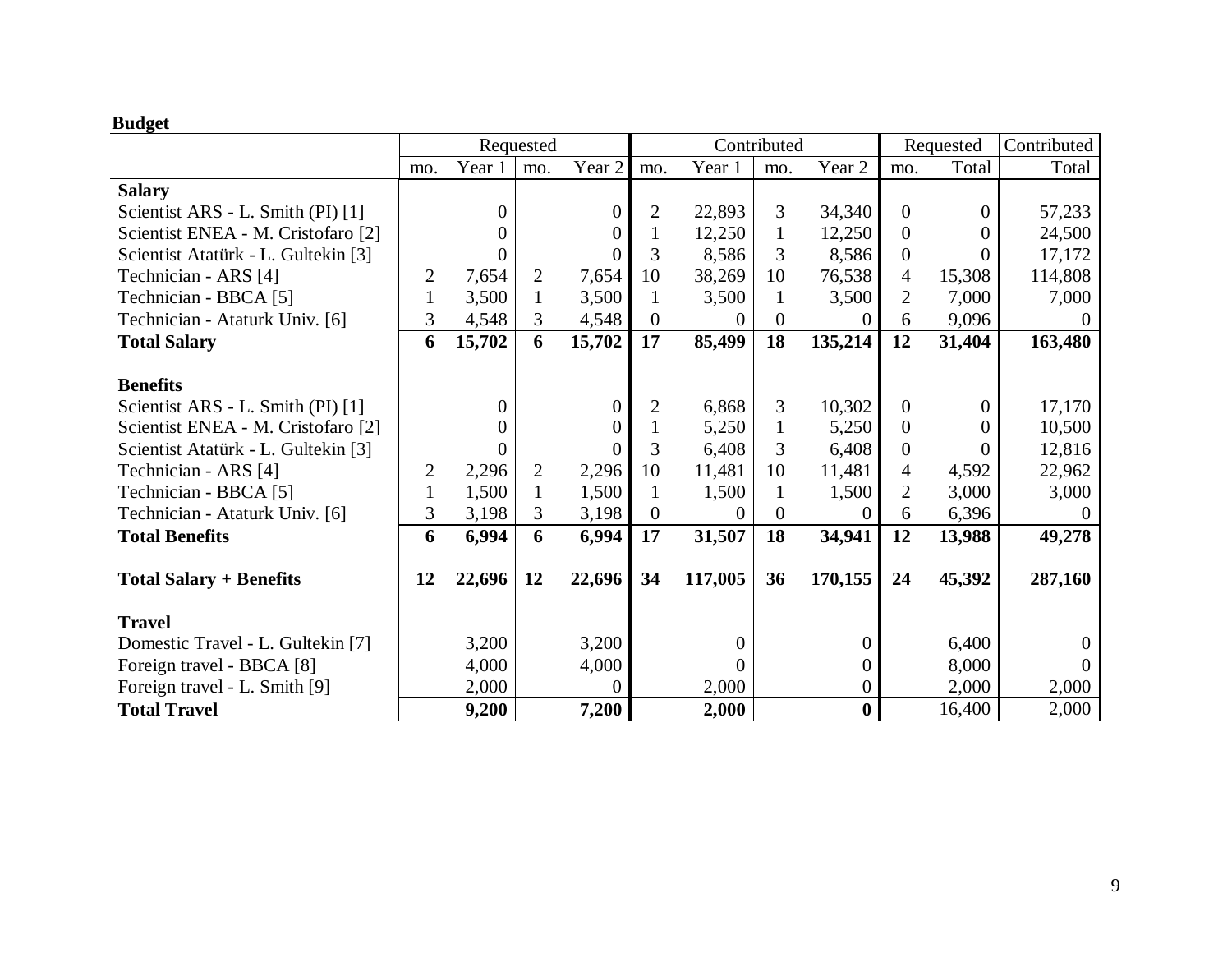|                                  | Requested |          |     |        | Contributed |         |     |         | Requested |        | Contributed |
|----------------------------------|-----------|----------|-----|--------|-------------|---------|-----|---------|-----------|--------|-------------|
|                                  | mo.       | Year 1   | mo. | Year 2 | mo.         | Year 1  | mo. | Year 2  | mo.       | Total  | Total       |
| <b>Other Direct Costs</b>        |           |          |     |        |             |         |     |         |           |        |             |
| Major Equipment - L.Smith [10]   |           | $\Omega$ |     | 0      |             | 5,000   |     | 5,000   |           | 0      | 10,000      |
| Supplies - L. Smith [11]         |           |          |     | 0      |             | 2,000   |     | 2,000   |           |        | 4,000       |
| Supplies - BBCA [12]             |           | 150      |     | 150    |             |         |     |         |           | 300    |             |
| Supplies - L. Gultekin [13]      |           | 3,500    |     | 1,500  |             |         |     |         |           | 5,000  |             |
| <b>Total Other Direct Costs</b>  |           | 3,650    |     | 1,650  |             | 7,000   |     | 7,000   |           | 19,300 | 14,000      |
|                                  |           |          |     |        |             |         |     |         |           |        |             |
| Indirect Charge [14]             |           | 3,950    |     | 3,505  |             |         |     |         |           | 7,455  |             |
| <b>Grand Total</b>               |           | 39,496   |     | 35,051 |             | 126,005 |     | 177,155 |           | 74,547 | 303,160     |
| <b>Total requested</b>           |           |          |     | 74,547 |             |         |     |         |           |        |             |
| <b>Breakdown by institution:</b> |           |          |     |        |             |         |     |         |           |        |             |
| <b>ARS</b>                       |           | 15,900   |     | 13,455 |             | 88,511  |     | 139,661 |           | 29,355 | 228,172     |
| <b>BBCA/ENEA</b>                 |           | 9,150    |     | 9,150  |             | 22,500  |     | 22,500  |           | 18,300 | 45,000      |
| <b>Atatürk University</b>        |           | 14,446   |     | 12,446 |             | 14,994  |     | 14,994  |           | 26,892 | 29,988      |
|                                  |           | 39,496   |     | 35,051 |             | 126,005 |     | 177,155 |           | 74,547 | 303,160     |

Total contributed as percentage of total requested:  $ARS = 306\%$ , BBCA/ENEA = 60%, Atatürk University = 40%.

## **Budget Footnotes:**

1] Research Entomologist, USDA-ARS (GS-14); coordinate project, design and analyze experiments, supervise quarantine experiments, assist design and execution of field experiment, write publications.

2] Senior scientist, ENEA, Rome, Italy; assist design and execution of field experiments, collect and ship insects to ARS.

3] Associate Professor, Atatürk University, Erzurum, Turkey; collect and identify insects, supervise field experiment.

4] Biological technician, USDA-ARS (GS-7); grow test plants, conduct host specificity experiments in quarantine laboratory.

- 5] Biological technician, BBCA, Rome, Italy; assist execution of field experiments, and collection of insects.
- 6] Biological technician, Atatürk University, Erzurum, Turkey; collect insects, grow plants, conduct field experiment.
- 7] Travel inside Turkey to collect insects, 3 trips x 5 days, each year to collect *Larinus filiformis* adults for experiments (1 person, car rental, gasoline, hotel, subsistence).
- 8] 2 trips from Italy to Turkey to assist setup and takedown of host specificity field expt. (1 person, 5 d each) (including airfare, hotel); hand carry insects in May to Italy to ship to ARS.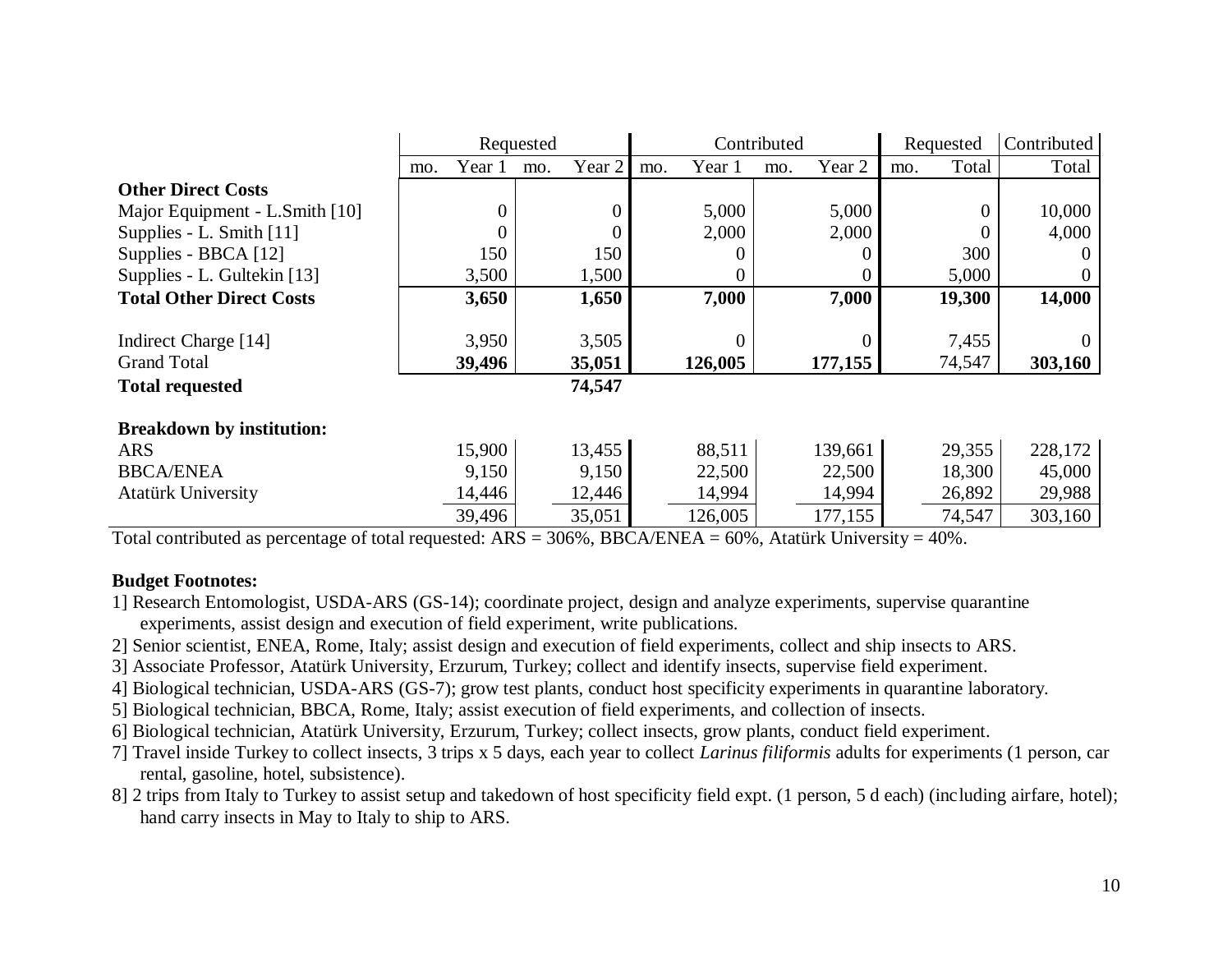9] 1 trip from USA to Turkey to establish host specificity testing field expt. (1 person, 7 d) (including airfare, hotel, per diem).

10] Amortization of climatic chambers, greenhouse, autoclave.

- 11] Laboratory & greenhouse supplies, utilities, communications.
- 12] Packaging and shipping of insects to ARS.
- 13] Drip irrigation system, fence, consumables for experiments (jiffy pots, plant pots, paper bags, etc.), greenhouse supplies, operation of climatic chambers.
- 14] 10% of total requested required by ARS for indirect expenses.

### **Timetable**

|                                           | Sum. | Fall |   | Winter Spring | Sum. | Fall | Winter | Spring |
|-------------------------------------------|------|------|---|---------------|------|------|--------|--------|
| quarantine host specificity -LS           | Χ    |      |   |               |      | X    |        |        |
| collect $\&$ ship insects to ARS - LG, MC |      |      |   |               |      |      |        |        |
| field host specificity, Turkey -LG, MC    |      |      |   |               |      |      |        |        |
| data analysis -LS                         |      |      | X |               |      |      |        |        |
| submit TAG petition, publish results -LS  |      |      |   |               |      |      |        |        |

Responsible: LS- L. Smith, LG- L. Gültekin, MC- M. Cristofaro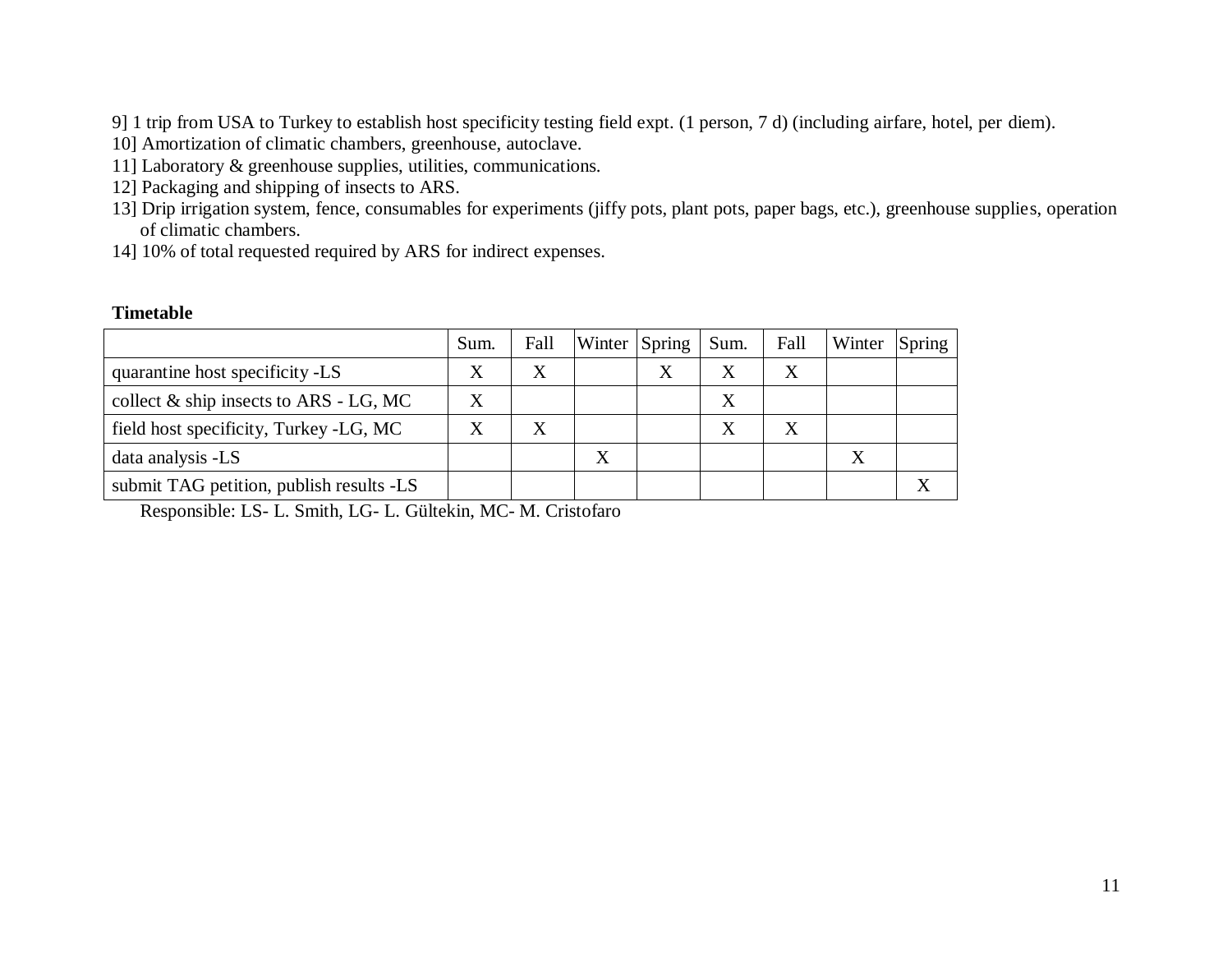#### **Literature Cited**

- Balciunas, J. K. and B. Villegas. 2007. Laboratory and realized host ranges of *Chaetorellia succinea* (Diptera: Tephritidae), an unintentionally introduced natural enemy of yellow starthistle. Envrion. Entomol. 36(4): 849-857.
- Benefield, C. B., J. M. DiTomaso, G.B. Kyser, S.B. Orloff, K.R. Churches, D.B. Marcum and G.A. Nader. 1999. Success of mowing to control yellow starthistle depends on timing and plant's branching form. California Agriculture, 53(2): 17-21.
- Bradley, B. A., M. Oppenheimer and D. S. Wilcove. 2009. Climate change and plant invasions: restoration opportunities ahead? Global Change Biology. 15(6): 1511-1521.
- Briese, D. T. 1999. Open field host-specificity tests: is "natural" good enough for risk assessment?, 44-59. In, T. M. Withers, L. Barton Browne & J. Stanley (eds.), Host Specificity Testing in Australasia: Towards Improved Assays for Biological Control. CRC for Tropical Pest Mangement, Brisbane, Australia.
- Callihan, R.H., C.H. Huston, and D.C. Thill. 1986. Establishment of intermediate wheatgrass in a yellow starthistle-infested range. Res. Prog. Rep. West. Soc. Weed. Sci. pp. 49-50.
- Clement, S. L., and M. Cristofaro. 1995. Open-field tests in host-specificity determination of insects for biological control of weeds. Biocontr. Sci. Tech. 5: 395-406.
- Cristofaro, M., L. Smith, M. Pitcairn, R. Hayat, S. Uygur, M. Yu. Dolgovskaya, S. Ya. Reznik, M. Volkovitsh,, B. A. Korotyaev, A. Konstantinov, E. Colonnelli, C. Tronci, and F. Lecce. 2004a. Foreign explorations and preliminary host-range and field impact bioassays of two promising candidates for the biological control of yellow starthistle in eastern Europe, p. 223. In: Proceedings of the XI International Symposium on Biological Control of Weeds (eds Cullen, J.M., Briese, D.T., Kriticos, D.J., Lonsdale, W.M., Morin, L. and Scott, J.K.) pp. 75- 80. CSIRO Entomology, Canberra, Australia.
- Cristofaro, M., M. Yu. Dolgovskaya, A. Konstantinov, F. Lecce, S. Ya. Reznik, L. Smith, C. Tronci, and M. G. Volkovitsh. 2004b. *Psylliodes chalcomerus* Illiger (Coleoptera: Chrysomelidae: Alticinae), a flea beetle candidate for biological control of yellow starthistle *Centaurea solstitialis.* In: Proceedings of the XI International Symposium on Biological Control of Weeds (eds Cullen, J.M., Briese, D.T., Kriticos, D.J., Lonsdale, W.M., Morin, L. and Scott, J.K.) pp. 75-80. CSIRO Entomology, Canberra, Australia.
- DiTomaso, J., G. B. Kyser and M. J. Pitcairn. 2006a. Yellow starthistle Management Guide. Cal-IPC Publication 2006-03. California Invasive Plant Council, Berkeley, California. 74 p.
- DiTomaso, J. M.; Kyser, G. B.; Miller, J. R.; Garcia, S.; Smith, R. F.; Nader, G.; Connor, J. M.; Orloff, S. B. 2006b. Integrating prescribed burning and clopyralid for the management of yellow starthistle (*Centaurea solstitialis*). Weed Science 54(4): 757-767.
- Eiswerth, Mark E, Darden Tim D, Johnson Wayne S, Agapoff Jeanmarie, Harris Thomas R. 2005. Input-output modeling, outdoor recreation, and the economic impacts of weeds. Weed Science 53(1): 130-137.
- Fisher, A.J., D.M. Woods, L. Smith, W.L. Bruckart. 2007. Developing an optimal release strategy for the rust fungus *Puccinia jaceae* var. *solstitialis* for biological control of *Centaurea solstitialis* (yellow starthistle). Biological Control 42(2): 161-171.
- Garren, Julie M. and Sharon Y. Strauss. 2009. Population-level compensation by an invasive thistle thwarts biological control from seed predators. Ecological Applications, 19(3): 709– 721.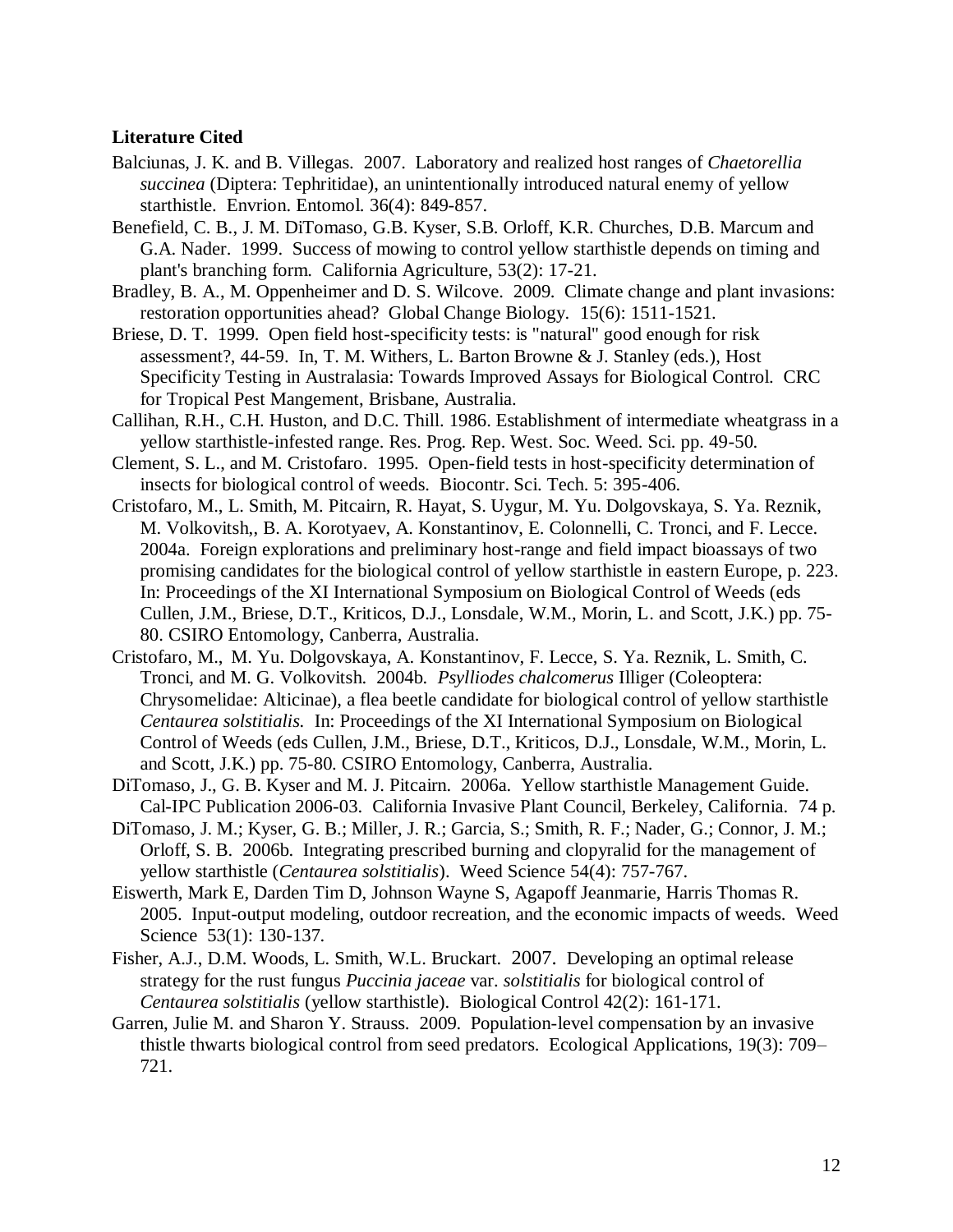- Gerlach, J. D., Jr. 1997. The introduction, dynamics of geographic range expansion, and ecosystem effects of yellow star-thistle (*Centaurea solstitialis*). Proc. Calif. Weed Sci. Soc. 49: 136-141.
- Gültekin, L., Cristofaro, M., Tronci, C. and Smith, L. 2008a. Bionomics and seasonal occurrence of *Larinus filiformis* Petri, 1907 (Coleoptera: Curculionidae), potential biological control agent for *Centaurea solstitialis* L. in eastern Turkey. In Julien, M.H., Sforza, R., Bon, M.C., Evans, H.C., Hatcher, P.E., Hinz, H.L. & Rector, B.G. (eds.), Proceedings of the XII International Symposium on Biological Control of Weeds, April 22-27, 2007, Montpellier, France. CAB International, Wallingford, UK. pp. 150-153.
- Gültekin, L., Cristofaro, M., Tronci, C., Smith, L. 2008b. Natural history studies for the preliminary evaluation of a prospective biological control agent of yellow starthistle, *Larinus filiformis* (Coleoptera: Curculionidae). Environmental Entomology 37(5): 1185-1199.
- Joley, D. B., D. M. Maddox, S. E. Schoenig, and B. E. Mackey. 2003. Parameters affecting germinability and seed bank dynamics in dimorphic achenes of *Centaurea soistitialis* in California. Can. J. Botany 81: 993-1007.
- Keil, D. J. and J. Ochsmann. 2006. 24. *Centaurea* Linnaeus. In: Flora of North America Editorial Committee (eds.), Flora of North America North of Mexico. Oxford University Press, Inc., New York. 19: 181-194.
- Kingsbury, J. M. 1964. Poisonous plants of the United States and Canada. Prentice-Hall, Inc., New Jersey.
- Larson, L. L., and M. L. Mclnnis. 1989. Impact of grass seedlings on establishment and density of diffuse knapweed and yellow starthistle. Northwest Sci. 63:162-166.
- Maddox, D. M., A. Mayfield, and N. H. Poritz. 1985. Distribution of yellow starthistle (*Centaurea solstitialis*) and Russian knapweed (*Centaurea repens*). Weed Sci. 33: 315-327.
- Marohasy, J. 1998. The design and interpretation of host-specificity tests for weed biological control with particular reference to insect behaviour. Biocontrol News and Information 19(1): 12-20.
- Monfreda, R., E. De Lillo and M. Cristofaro. 2008. Eriophyoid mites on *Centaurea solstitialis* L in the Mediterranean area. In Julien, M.H., Sforza, R., Bon, M.C., Evans, H.C., Hatcher, P.E., Hinz, H.L. & Rector, B.G. (eds.), Proceedings of the XII International Symposium on Biological Control of Weeds. CAB International Wallingford, UK. April 22-27, 2007, La Grande Motte (Montpellier), France. pp. 178-181.
- Northam, F. E. and R. H. Callihan. 1988. Perennial grass response to environment and herbicides in a yellow starthistle site. Proceedings of the Western Society of Weed Science 41: 84-86.
- Paolini, A., Tronci, C., Lecce, F., Hayat, R., Di Cristina, F., Cristofaro, M. & Smith, L. 2008. A lace bug as biological control agent of yellow starthistle, *Centaurea solstitialis* L. (Asteraceae): an unusual choice. In Julien, M.H., Sforza, R., Bon, M.C., Evans, H.C., Hatcher, P.E., Hinz, H.L. & Rector, B.G. (eds.), Proceedings of the XII International Symposium on Biological Control of Weeds. CAB International Wallingford, UK. April 22- 27, 2007, Montpellier, France. pp. 189-194.
- Piper, G. L. 2001. The Biological Control of Yellow Starthistle in the Western U.S.: Four Decades of Progress, pp. 48-55. In L. Smith (ed.), Proceedings of the First International Knapweed Symposium of the Twenty-First Century, March 15-16, 2001, Coeur d'Alene, Idaho. USDA-ARS, Albany, CA.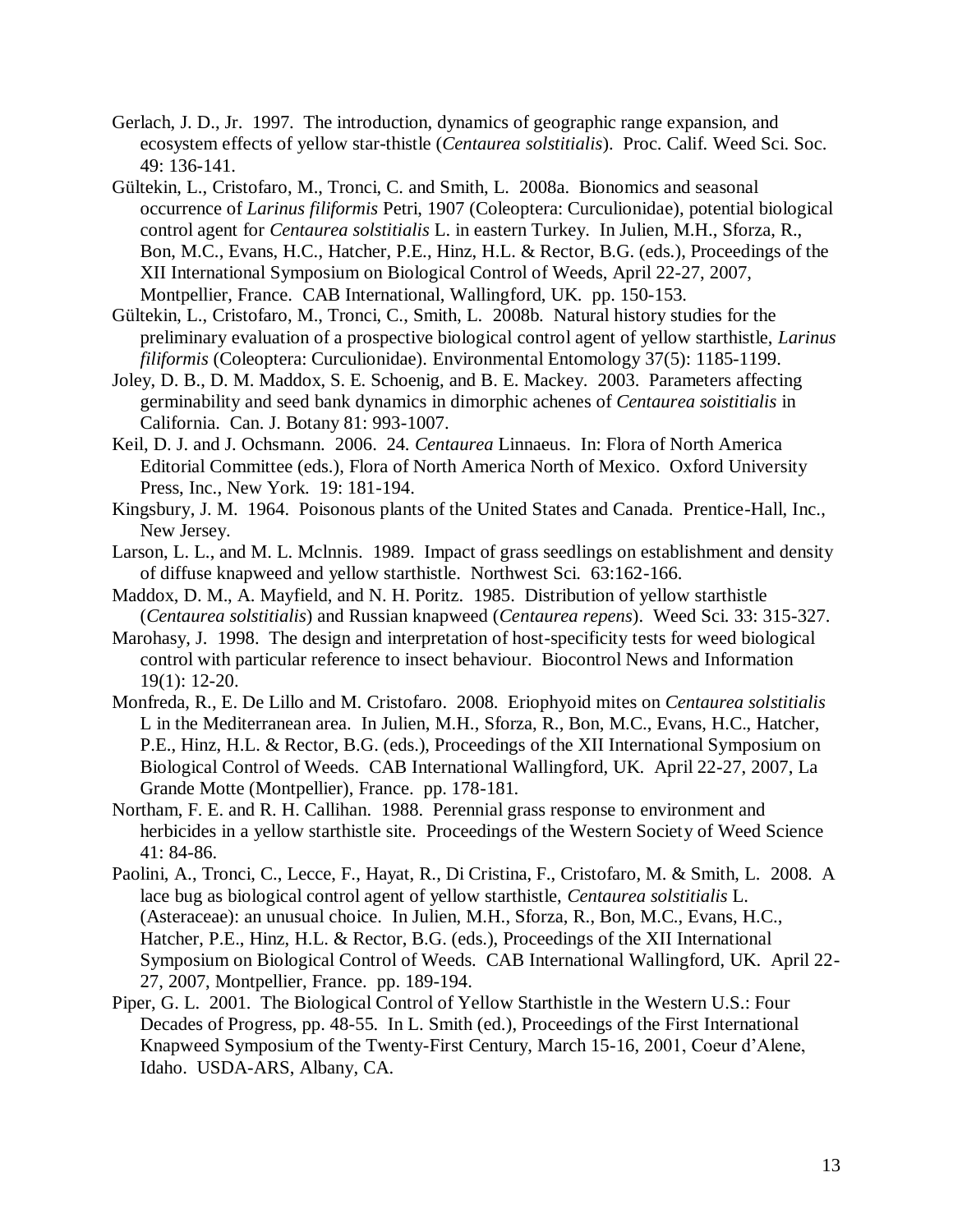- Pitcairn, M. J., R. A. O'Connell and J. M. Gendron. 1998. Yellow starthistle: survey of statewide distribution, pp. 64-66. *In* D. M. Woods, ed., Biological Control Program Annual Summary, 1997. California Department of Food and Agriculture, Plant Health and Pest Prevention Services, Sacramento, CA.
- Pitcairn, M. J., G. L. Piper and E. M. Coombs. 2004. Yellow starthistle, pp. 421-435. In E. M. Coombs, J. K. Clark, G. L. Piper, and A. F. Cofrancesco, Jr. (eds.). Biological Control of Invasive Plants in the United States. Oregon State University Press, Corvallis.
- Pitcairn, M. J., S. Schoenig, R. Yacoub and J. Gendron. 2006. Yellow starthistle continues its spread in California. California Agriculture 60(2): 83-90.
- Pitcairn, M. J., B. Villegas, G. Wilber, R. Rodriguez and D. M. Woods. 2002. Statewide survey of yellow starthistle biological control agents, p. 66. In D. M. Woods, ed., Biological Control Program Annual Summary, 2001. California Department of Food and Agriculture, Plant Health and Pest Prevention Services, Sacramento, California.
- Pitcairn, M. J., B. Villegas, D. Woods, G. Wilber, A. Duffy and M. El-Bawdri. 2003. Statewide survey of yellow starthistle biological control agents, pp. 45-49. In D. M. Woods, ed., Biological Control Program Annual Summary, 2002. California Department of Food and Agriculture, Plant Health and Pest Prevention Services, Sacramento, California.
- Pitcairn, M.J., B.Villegas, D.M. Woods, R. Yacoub, and D.B. Joley. 2008. Evaluating implementation success for seven seed head insects on *Centaurea solstitialis* in California, U.S.A. In Julien, M.H., Sforza, R., Bon, M.C., Evans, H.C., Hatcher, P.E., Hinz, H.L. & Rector, B.G. (eds.), Proceedings of the XII International Symposium on Biological Control of Weeds. CAB International Wallingford, UK. April 22-27, 2007, La Grande Motte (Montpellier), France. pp. 607-613.
- Pitcairn, M. J., D. M. Woods, D. B. Joley, and V. Popescu. 2002. Seven-year population buildup and combined impact of biological control insects on yellow starthistle, pp. 57-59. In D. M. Woods, ed., Biological Control Program Annual Summary, 2001. California Department of Food and Agriculture, Plant Health and Pest Prevention Services, Sacramento, California.
- Pitcairn, M. J., D. M. Woods and V. Popescu. 2005. Update on the long-term monitoring of the combined impact of biological control insects on yellow starthistle. In D. M. Woods (ed.), Biological Control Program Annual Summary, 2004. California Department of Food and Agriculture, Plant Health and Pest Prevention Services, Sacramento, California. pp. 27-30.
- Prather, T. S.; R. H. Callihan. 1991. Interference between yellow starthistle and pubescent wheatgrass during grass establishment. Journal of Range Management 44(5): 443-447.
- Prather, T. S., Bahman Shafii, Lawrence L Lass, William Price, Brett Bingham and Lee Eubank. 2003. Which plant communities are susceptible to invasion by *Centaurea solstitialis* L. In Invasive Plants in Natural and Managed Systems: Linking Science and Management and 7th International Conference on the Ecology and Management of Alien Plant Invasions November 3-8, 2003 Wyndham Bonaventure Resort, Ft. Lauderdale, Florida.
- Shafii, Bahman, William J. Price, Timothy S. Prather, Lawrence W. Lass, and Donald C. Thill. 2003. Predicting the likelihood of yellow starthistle (*Centaurea solstitialis*) occurrence using landscape characteristics. Weed Science: 51(5): 748–751.
- Sheley, R.L., L.L. Larson, and J.J. Jacobs. 1999. Yellow starthistle, pp. 408-416. In R. L. Sheley and J. K. Petroff (eds.), Biology and Management of Noxious Rangeland Weeds. Oregon State Univ. Press., Corvallis, Oregon.